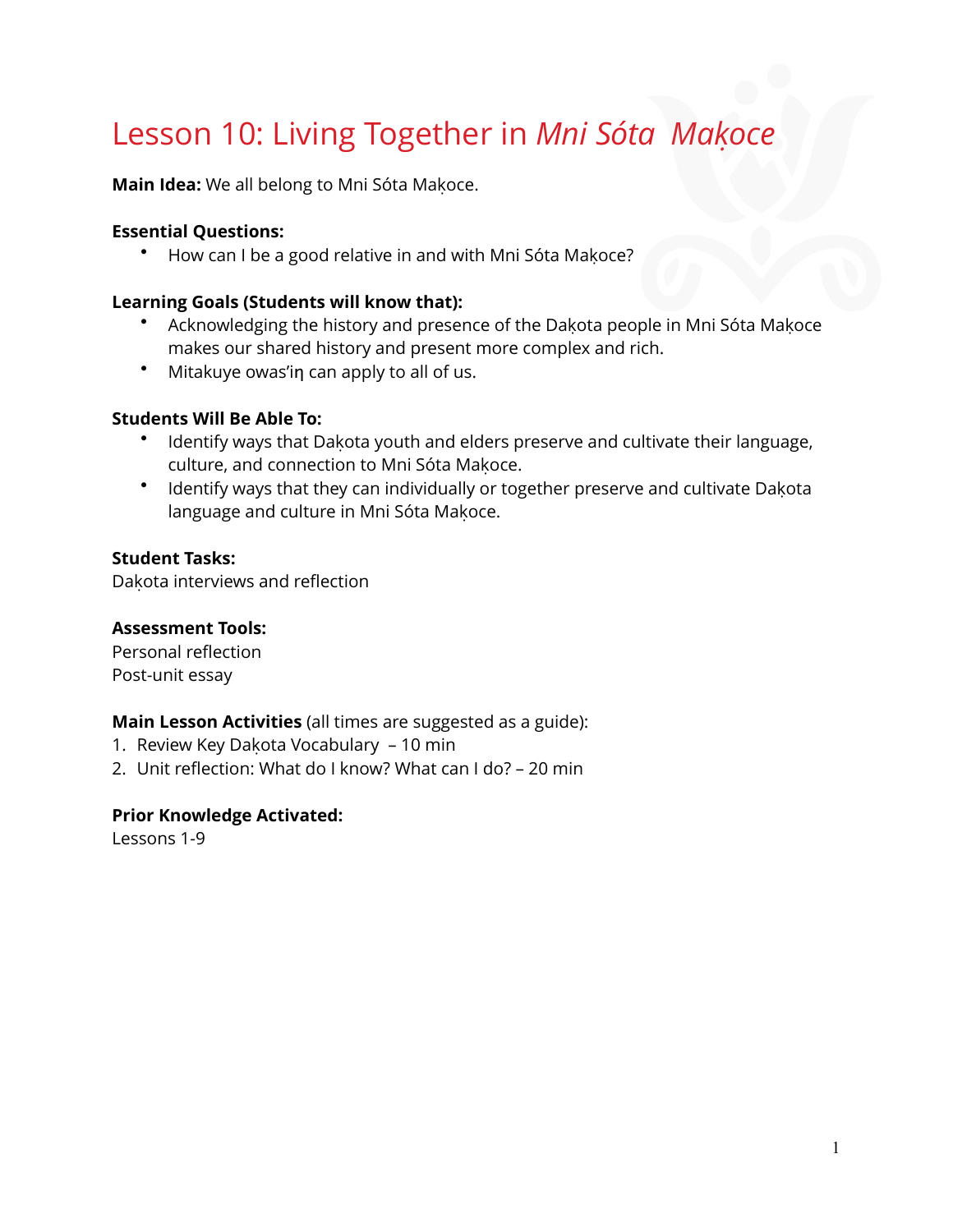# **10.1 In the Classroom**

| <b>Learner Resources</b>                                                                                                                                                                                                                                                                                                                                                                                                                                                                                                                                                                                                                                                                                                                                                                                                      | <b>Teacher Materials</b>                                                                                                                                                                                                                                                                                                                                                                                                                                                                                                                                                                                                                                                                                    |
|-------------------------------------------------------------------------------------------------------------------------------------------------------------------------------------------------------------------------------------------------------------------------------------------------------------------------------------------------------------------------------------------------------------------------------------------------------------------------------------------------------------------------------------------------------------------------------------------------------------------------------------------------------------------------------------------------------------------------------------------------------------------------------------------------------------------------------|-------------------------------------------------------------------------------------------------------------------------------------------------------------------------------------------------------------------------------------------------------------------------------------------------------------------------------------------------------------------------------------------------------------------------------------------------------------------------------------------------------------------------------------------------------------------------------------------------------------------------------------------------------------------------------------------------------------|
| <b>Media Resources:</b><br>Login by clicking Login button or going to:<br>http://dakotawicohan.org/my-account/<br>- Username: DW<br>- Password: dakota123<br>Then go to:<br>http://dakotawicohan.org/lessons/lesson-10-<br>living-together-in-mni-sota-makoce/<br>and<br>http://dakotawicohan.org/lessons/film-<br>booklet-dakota-iapi-teunhindapi-we-cherish-<br>the-dakota-language/<br><b>Dakota Community Interviews:</b><br>- Dottie Whipple (1:53)<br>Dakota language in this lesson:<br>- Dakota - friend or ally<br>- Dakota wicoh'an - Dakota ways of living<br>- dematanhan ye/do - I am from (here)<br>emakiyapi ye/do - they call me<br>- ikce wicasta - common people/person<br>- mitakuye owas'in - all my relations; we are<br>all relatives<br>- Mni Sóta Makoce - land where the waters<br>reflect the skies | <b>Vocabulary:</b><br>(add to ongoing wall chart or student notebooks)<br>- ally - friend or supporter; someone who connects<br>people to each other<br><b>MN 6th grade Social Studies Standards</b><br><b>Alignment:</b><br>- 6.3.4.10.1 Describe how land was used during<br>different time periods in Minnesota history;<br>explain how and why land use has changed over<br>time<br>- 6.4.4.20.4 Describe Minnesota and federal<br>American Indian policy of the late nineteenth and<br>twentieth centuries and its impact on<br>Anishinaabe and Dakota people, especially in the<br>areas of education, land ownership and<br>citizenship. (Development of an industrial United<br>States: 1870-1920). |
| <b>Recommended Reading for</b><br><b>Instructors</b>                                                                                                                                                                                                                                                                                                                                                                                                                                                                                                                                                                                                                                                                                                                                                                          | <b>Other Materials</b>                                                                                                                                                                                                                                                                                                                                                                                                                                                                                                                                                                                                                                                                                      |
|                                                                                                                                                                                                                                                                                                                                                                                                                                                                                                                                                                                                                                                                                                                                                                                                                               |                                                                                                                                                                                                                                                                                                                                                                                                                                                                                                                                                                                                                                                                                                             |

### **Northern Lights Connections**

- Chapter 20: Who We Are Today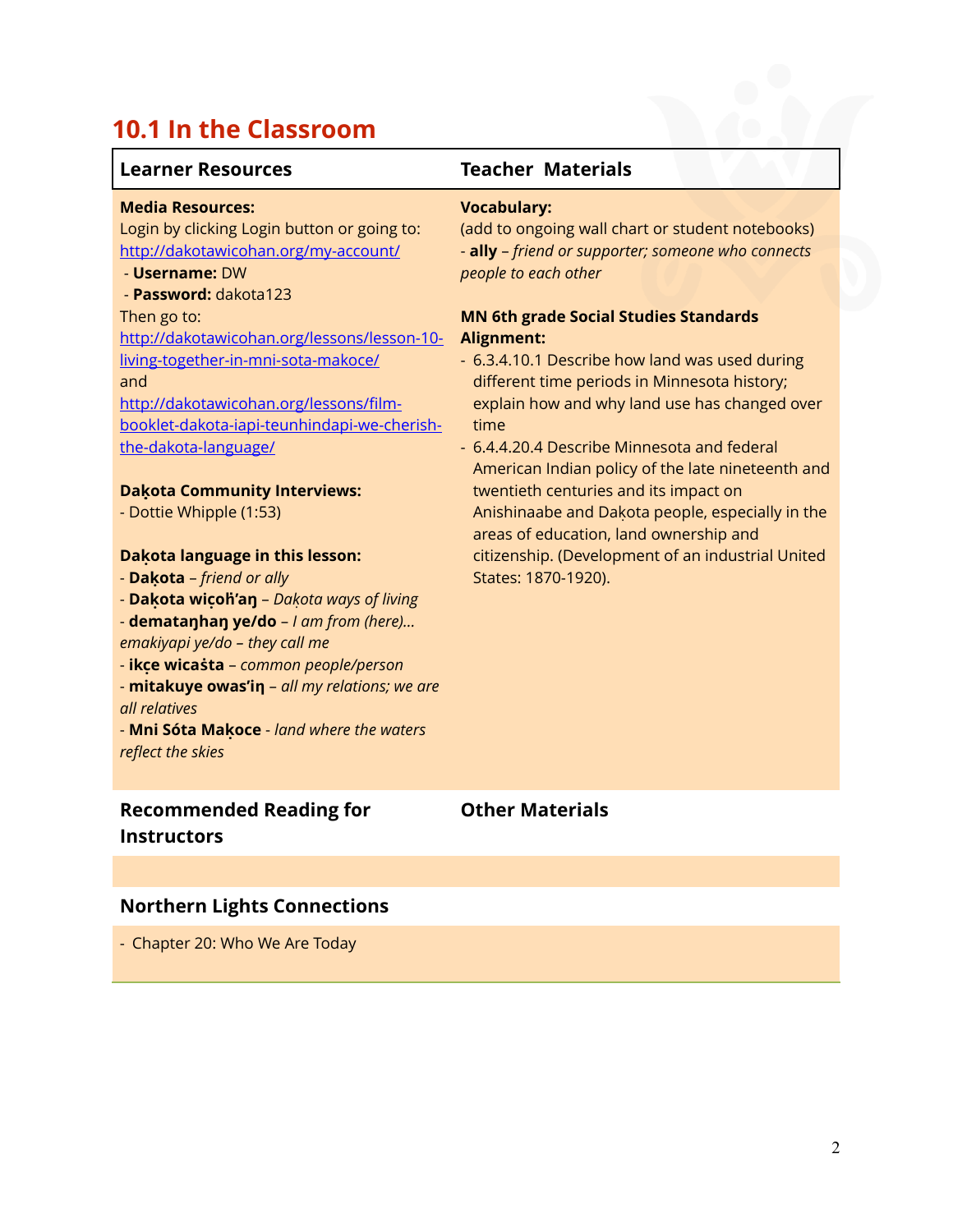### **10.2 Review Key Dakọ ta Vocabulary**

A big part of any culture is its language. Through the language of a people we can see what they value, how they view the world, and even sometimes, the history of a place. We've learned some key Dakota words and phrases. Let's practice them again and review their meanings.

#### **Mni Sóta Makọ ce**

#### **mitakuye owas'iƞ**

#### **emákiyapi ye/do**

Ask students to practice again introducing themselves in Dakota. Go around the room to hear from everyone.

Females: \_\_\_\_\_\_\_\_\_\_\_\_\_\_\_\_\_\_\_\_\_\_\_ *emákiyapi ye*.

Males: \_\_\_\_\_\_\_\_\_\_\_\_\_\_\_\_\_\_\_\_\_\_\_\_\_\_ *emákiyapi do*. *\*Note: Remember the accent is on the second syllable—má.* 

#### **Daḳota wicọ ḣ'aŋ**

#### **ikcẹ wicaṡta**

Ask students:

• *What other Dakoṭ a place names do you recall learning in earlier lessons?*

Ask students to respond to this question again:

• *Why does it matter to learn certain Dakoṭ a names and phrases?*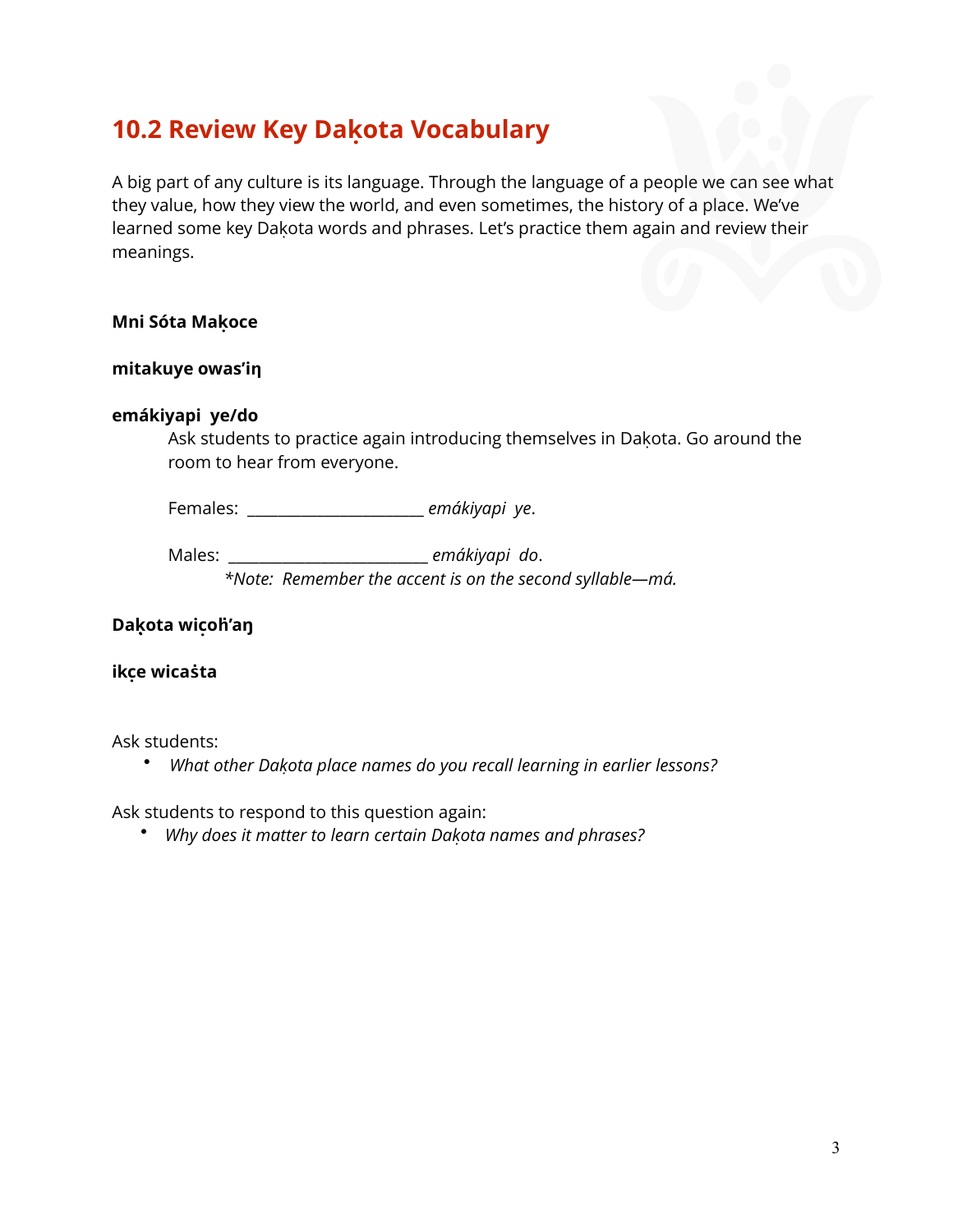### **10.3 View and reflect on videos/interviews of Dakọ ta people – 15 minutes**

Review main idea, essential questions, learning goals and any vocabulary for the day.

#### **Dottie Whipple (1:53 minutes)**

[Find at Learner Resources Lesson 10: Living Together in Mni Sóta Makoce [http://](http://dakotawicohan.org/lessons/lesson-10-living-together-in-mni-sota-makoce/) [dakotawicohan.org/lessons/lesson-10-living-together-in-mni-sota-makoce/](http://dakotawicohan.org/lessons/lesson-10-living-together-in-mni-sota-makoce/)]

After viewing the video(s), ask students to consider these questions:

- *What do the people in this video care about?*
- *How do the people in the videos strive to be ikcẹ wica*ṡ*ta?*
- How do students see the worldview of mitakuye owas'in playing out in the actions and *stories they hear in the videos?*

### **10.4 Unit Reflection: What Do I Know? What Can I Do?**

*Let's take a moment to think about what we have learned about Mni Sóta Makoc̣ e and the Dakoṭ a people. The Dakoṭ a have always lived here. Despite a sometimes traumatic history the Dakoṭ a people continue to thrive and are working to reclaim and renew their language and culture in Mni Sóta Makoc̣ e. But no culture ever stays the same. People come into contact with each other and change each other in many ways, and as we have learned, sometimes they do this with force and on purpose, and sometimes they just live and interact with each other on a regular basis and end up absorbing ideas, language, and new ways of doing things from each other.* 

| <b>For Teacher</b>                                                                  | <b>For Students</b>                                                                                                                                                                                                                                                       | <b>Additional/Optional</b>                                                                                                                                                                                                                                 |
|-------------------------------------------------------------------------------------|---------------------------------------------------------------------------------------------------------------------------------------------------------------------------------------------------------------------------------------------------------------------------|------------------------------------------------------------------------------------------------------------------------------------------------------------------------------------------------------------------------------------------------------------|
| Ask students to respond to<br>the same two questions that<br>the unit started with. | Respond to these two<br>questions as best you<br>can.<br>Write your answer in your<br>journal or on a separate<br>piece of paper. Use<br>vocabulary and terms<br>that you have learned so<br>far in this unit as part of<br>your response. Be as<br>detailed as possible. | Remind students to use<br>vocabulary that they have<br>learned over the ten<br>lessons in their responses.<br>Ask students to compare<br>their answers to these<br>questions at the beginning<br>of the unit to their answers<br>today. What is different? |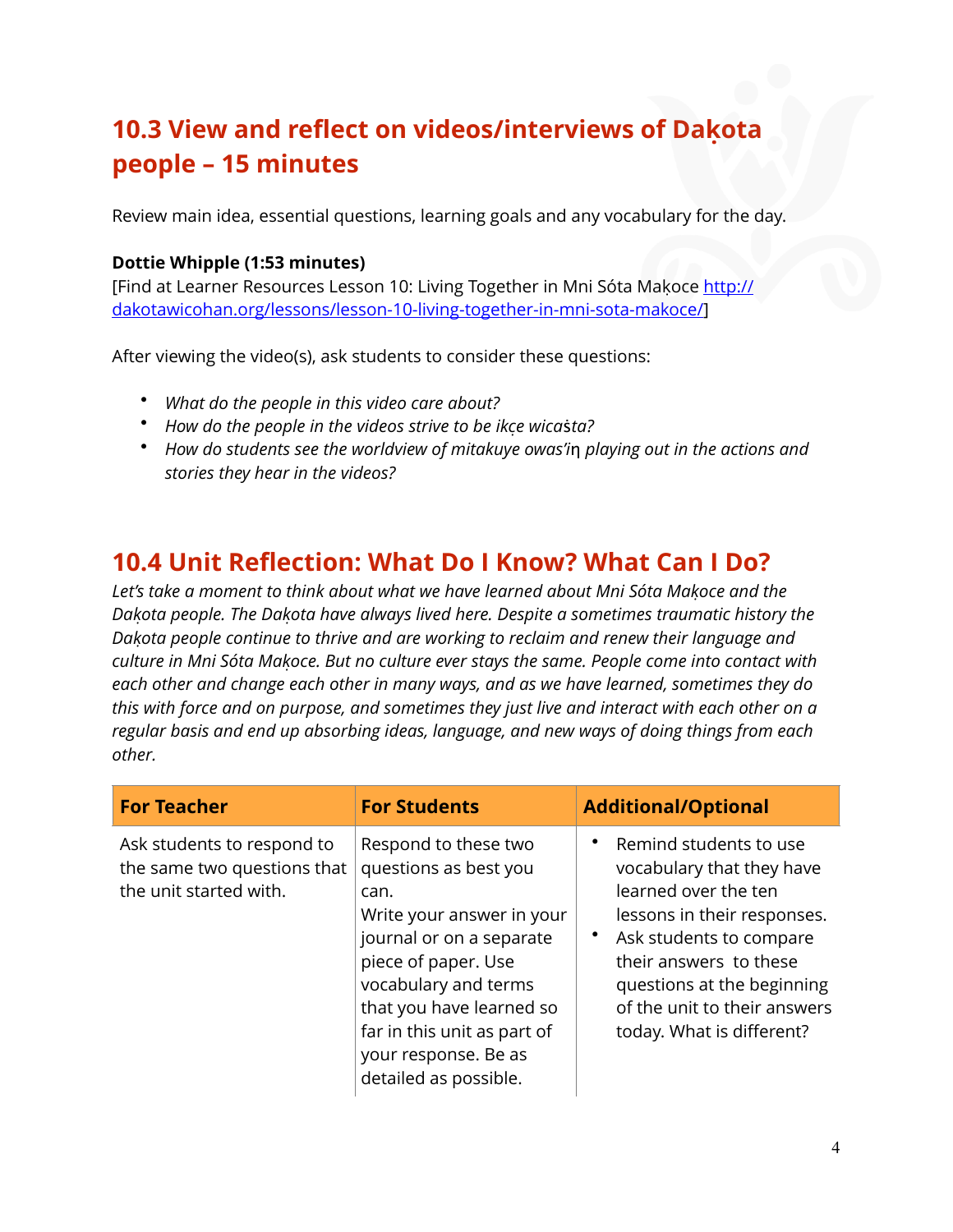| <b>For Teacher</b>                                                                                                                                                                                               | <b>For Students</b>                                                                                                                                                                              | <b>Additional/Optional</b>                                                                                        |
|------------------------------------------------------------------------------------------------------------------------------------------------------------------------------------------------------------------|--------------------------------------------------------------------------------------------------------------------------------------------------------------------------------------------------|-------------------------------------------------------------------------------------------------------------------|
|                                                                                                                                                                                                                  | 1) What is the<br>connection or<br>relationship that<br>Dakota people have to<br>the land in Minnesota?                                                                                          |                                                                                                                   |
|                                                                                                                                                                                                                  | 2) What relationship do<br>you have to the land in<br>Minnesota?                                                                                                                                 |                                                                                                                   |
| Ask students to reflect in<br>writing about how they see<br>themselves taking what they<br>have learned about the<br>Daķota in Mni Sóta Maķoce<br>and applying it to their<br>future studies and<br>experiences. | $\bullet$<br>If you had to share<br>two main facts or<br>ideas about the<br>Dakota in Mni Sóta<br><b>Makoce with</b><br>someone outside of<br>this class, what<br>would you tell that<br>person? | Students can discuss in small<br>groups or individually first<br>before a larger class reflection/<br>discussion. |
|                                                                                                                                                                                                                  | Why would you<br>٠<br>share those<br>particular two<br>things?                                                                                                                                   |                                                                                                                   |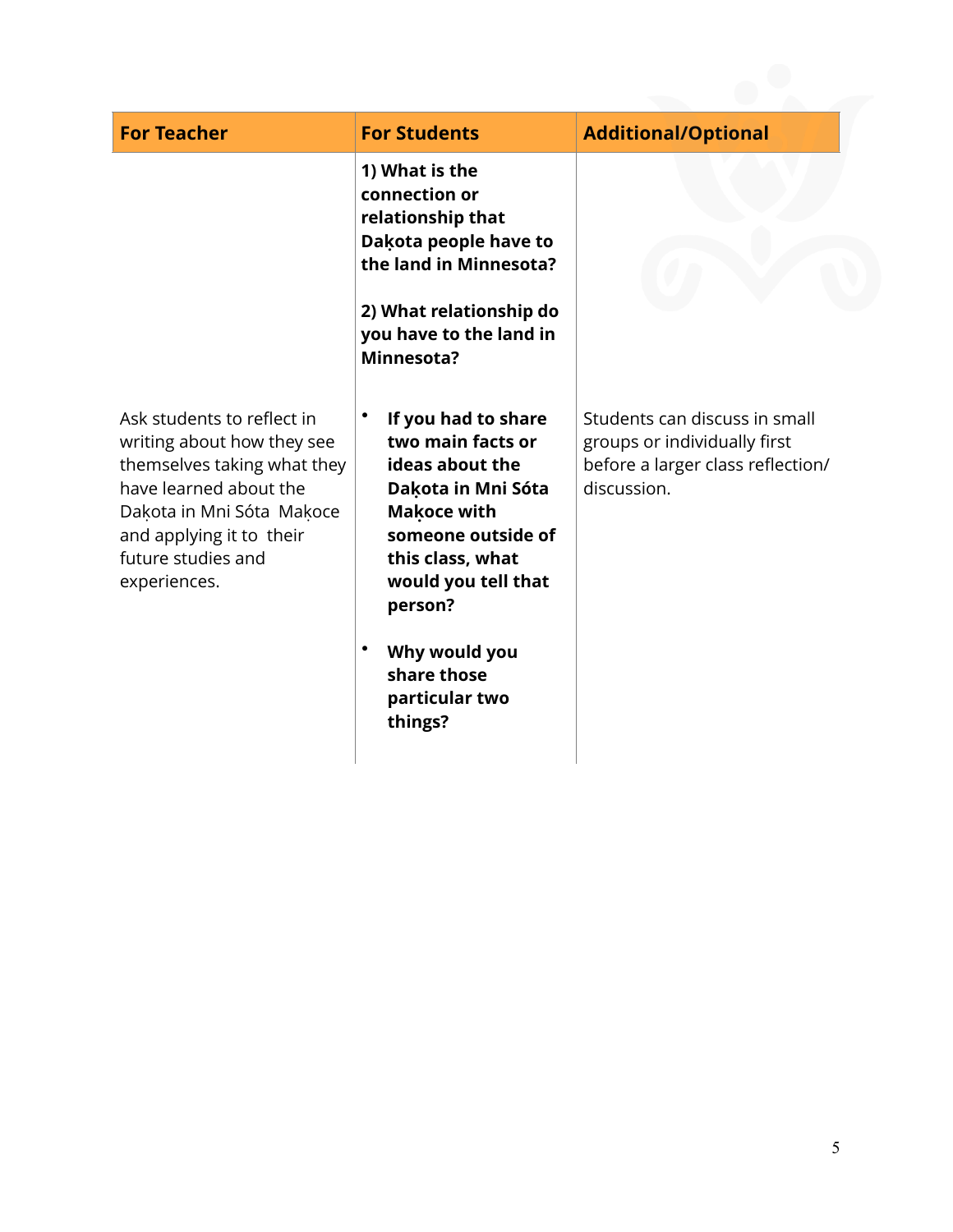| <b>For Teacher</b>                                                                                                                                                                                                                                                                                                                     | <b>For Students</b>                                                                                                                                                                                                                                                                                                                                                                                                                                                                                                                                                                                                                              | <b>Additional/Optional</b>                                                                                                                                                                                                                                                                                                                                                                                                                                                                                                                                                                                                                                                                                                                                                                                                                                                      |
|----------------------------------------------------------------------------------------------------------------------------------------------------------------------------------------------------------------------------------------------------------------------------------------------------------------------------------------|--------------------------------------------------------------------------------------------------------------------------------------------------------------------------------------------------------------------------------------------------------------------------------------------------------------------------------------------------------------------------------------------------------------------------------------------------------------------------------------------------------------------------------------------------------------------------------------------------------------------------------------------------|---------------------------------------------------------------------------------------------------------------------------------------------------------------------------------------------------------------------------------------------------------------------------------------------------------------------------------------------------------------------------------------------------------------------------------------------------------------------------------------------------------------------------------------------------------------------------------------------------------------------------------------------------------------------------------------------------------------------------------------------------------------------------------------------------------------------------------------------------------------------------------|
| What does the word Dakota<br>translate to in English?<br>Remember that the word<br>Dakota translates to "friend"<br>or "ally."<br>What does it mean to be an<br>ally? What is our<br>responsibility once we learn<br>new information, particularly<br>about a culture and their<br>story that is not very well<br>known or understood? | How can you<br>contribute or be an<br>ally to the Dakota<br>people in Mni Sóta<br>Makoce?<br>Who's in your circle?<br>(think about<br>communities,<br>groups, social<br>networks, churches)<br>Who listens to you?<br>Who pays attention<br>to what you do and<br>say?<br>If you could do<br>something to help<br>other people in Mni<br>Sóta Makoce know<br>more about the<br>Dakota experience<br>what would that be?<br>Think about it in<br>terms of who you<br>are, what kinds of<br>things you are<br>interested in, and<br>what you know how<br>to do.<br>If you could do<br>something to help<br>Mni Sóta Makoce,<br>what would that be? | Possible responses to model<br>for students or to prompt<br>them:<br>Sharing the knowledge<br>you've gained through this<br>unit about who Dakota<br>people are and how they<br>live now in Minnesota is<br>an important way to be an<br>ally to the Dakota people.<br>Learn some more Dakota<br>language.<br>Pay attention to how other<br>people talk about Indians,<br>especially if they use<br>stereotypes and correct<br>them with what you know.<br>$\bullet$<br>Think of ways to take care<br>of the land as if it were your<br>relative: plant a garden that<br>is hospitable to bees; clean<br>up trash; get involved in<br>understanding the water<br>quality of your local lakes<br>and rivers.<br>$\bullet$<br>Be grateful for everything<br>you have that comes from<br>Mni Sóta Makoce, food,<br>building materials for your<br>house, shade from trees,<br>etc. |